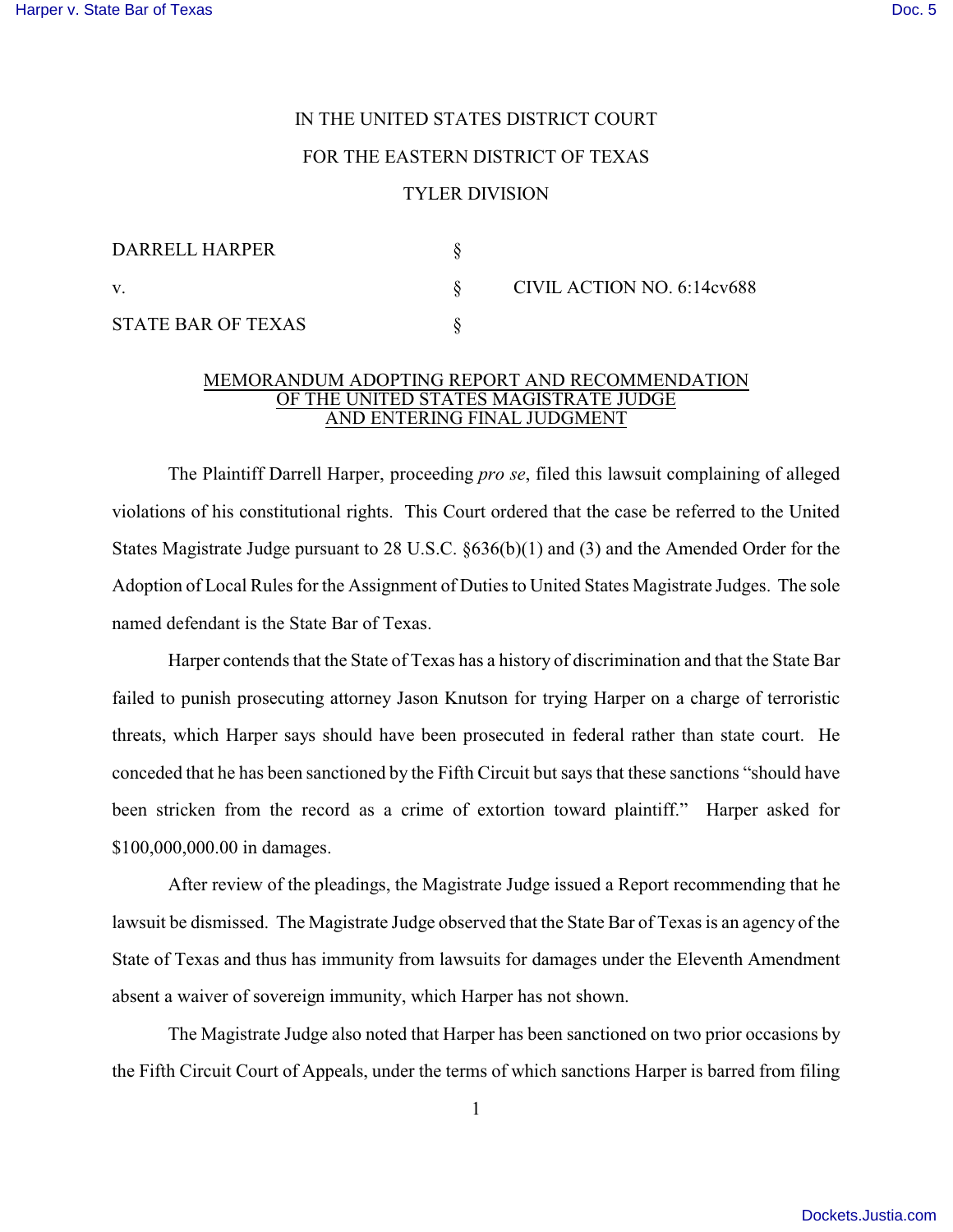any pleadings in the Fifth Circuit or the courts subject to its jurisdiction until those sanctions are satisfied, which he has not done. The Magistrate Judge therefore recommended that the lawsuit be dismissed as frivolous and as barred by the sanctions imposed by the Fifth Circuit.

In his objections, Harper asserts that "no state is a person" and so the State Bar does not have immunity under the Eleventh Amendment. He says that he did not consent to the jurisdiction of the Magistrate Judge and that the sanctions imposed on him by the Fifth Circuit violate the Canons of Conduct for United States Judges.

Harper's objections are without merit. As an agency of the State of Texas, the State Bar has Eleventh Amendment immunity. Green v. State Bar of Texas, 27 F.3d 1083, 1087-88 (5th Cir. 1994). The case was referred to the Magistrate Judge for pre-trial matters and no consent is required for such a referral. Newsome v. EEOC, 301 F.3d 227, 230 (5th Cir. 2002). Harper's contentions that the sanctions imposed on him for his lengthy history of frivolous filings violate the Canon of Judicial Conduct is patently meritless. *See* Hardwick v. Brinson, 523 F.2d 798, 800 (5th Cir. 1975) (no one, rich or poor, is entitled to abuse the judicial process).

The Court has conducted a careful *de novo* review of the pleadings in this case, including the Report of the Magistrate Judge and the Plaintiff's objections thereto. Upon such *de novo* review, the Court has concluded that the Report of the Magistrate Judge is correct and that the Plaintiff's objections are without merit. It is accordingly

**ORDERED** that the Plaintiff's objections are overruled and the Report of the Magistrate Judge (docket no. 2) is **ADOPTED** as the opinion of the District Court. It is further

**ORDERED** that the that the above-styled civil action be and hereby is **DISMISSED WITH PREJUDICE** as frivolous and barred by the sanctions imposed by the Fifth Circuit Court of Appeals. It is further

**ORDERED** that the Clerk shall send a copy of this opinion to the Administrator of the Three Strikes List for the Eastern District of Texas. Finally, it is